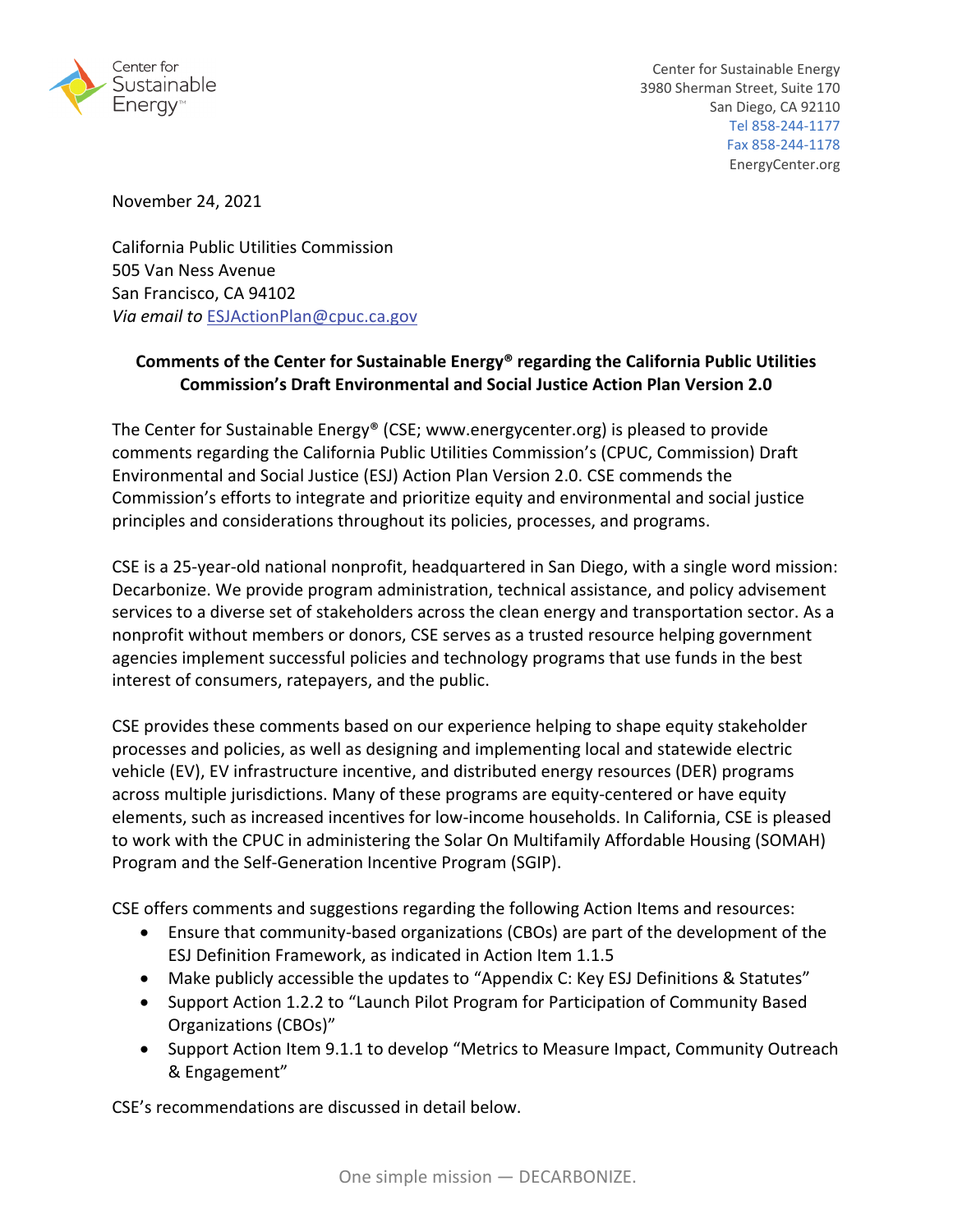Center for Sustainable Energy Page 2 November 24, 2021

#### **Ensure that community‐based organizations (CBOs) are part of the development of the ESJ Definition Framework, as proposed in Action Item 1.1.5**

CSE looks forward to the development of an ESJ Definition Framework as it will facilitate the alignment of definitions and corresponding eligibility criteria amongst the various equity programs. In order to reflect community‐identified needs and solutions in the development of this systemic approach, CBOs should be part of the creation process. Developing this Framework should not be solely an internal CPUC process.

Based on our experience, equity definitions and any associated processes to develop them are very personal endeavors for communities, and as such, these efforts need to include their voices and perspectives. CSE is part of the Equity Stakeholder Working Group (WG) that helped the City of San Diego develop its Climate Equity Index (CEI) Report.<sup>1</sup> We saw firsthand how crucial it was to have a community-driven process to develop the CEI and the report's climate equity definition, which was tailored to the input of the CBOs and other stakeholders in the WG. This process was mirrored during the creation of the City of Chula Vista's own CEI and climate equity definition.2 The definition arrived at was very similar to that of the City of San Diego's, but it was modified to include priority topics for community stakeholders in Chula Vista.

### **Make publicly accessible the updates to "Appendix C: Key ESJ Definitions & Statutes"**

CSE applauds the Commission for cataloguing key ESJ and equity definitions and statutes in Appendix C of the Draft ESJ Action Plan Version 2.0. A multitude of these types of definitions exists, and it will be very helpful to have them easily accessible in one central repository that will be regularly updated. The cover page of this appendix currently states, "This resource will continue to be updated and available internally on the CPUC ESJ SharePoint website." CSE encourages the Commission to make updates to this resource publicly accessible by posting revised versions on the CPUC's ESJ Action Plan webpage. External stakeholders, such as CBOs, advocates, and program administrators and implementers, will greatly benefit from being able to reference to this resource in proceeding filings, public comments, and other venues.

///

///

 $1$  City of San Diego. San Diego's Climate Equity Index Report. https://www.sandiego.gov/sites/default/files/2019\_climate\_equity\_index\_report.pdf <sup>2</sup> City of Chula Vista. Draft Chula Vista Climate Equity Framework. https://www.chulavistaca.gov/home/showpublisheddocument?id=22124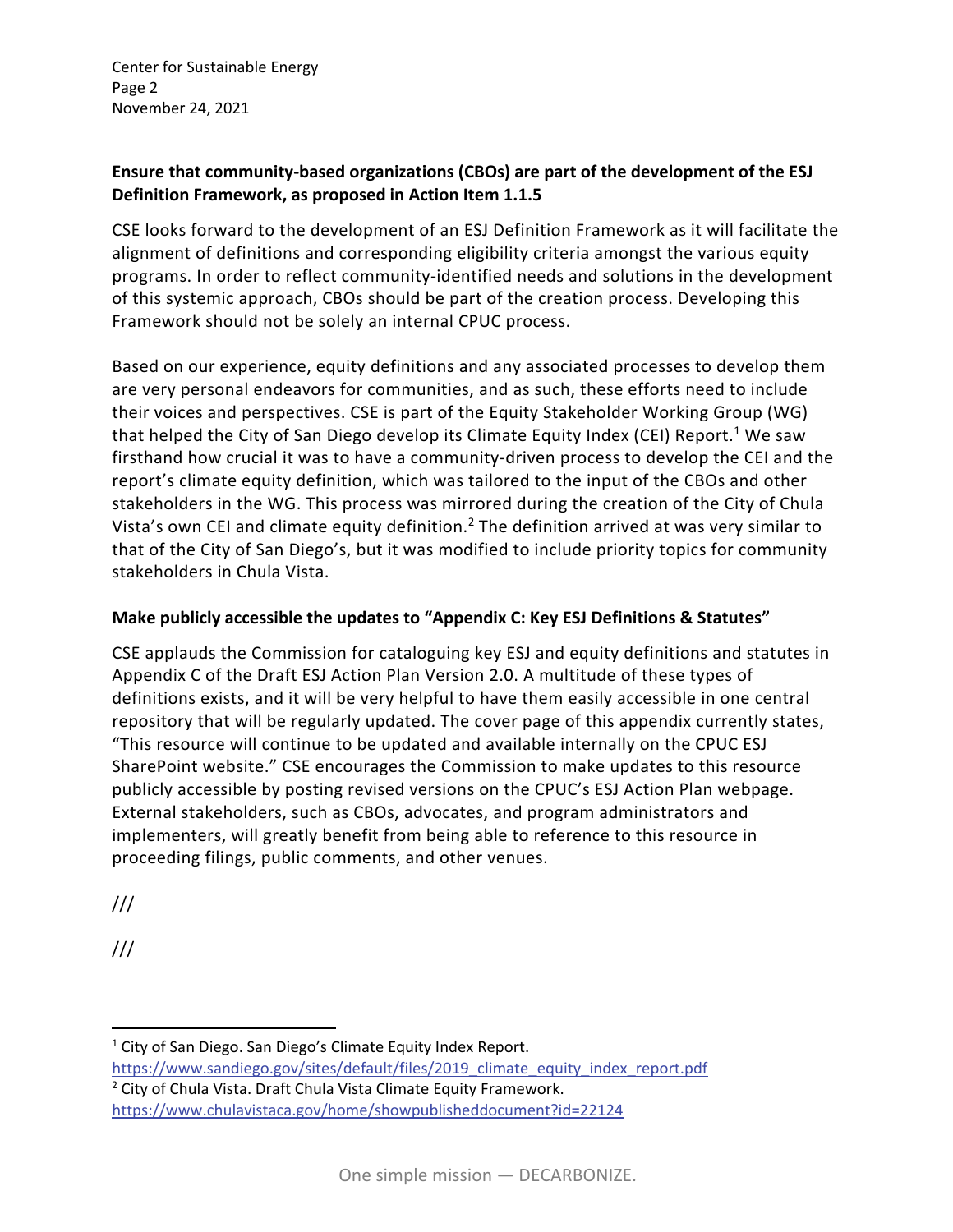Center for Sustainable Energy Page 3 November 24, 2021

### **Support Action 1.2.2 to "Launch Pilot Program for Participation of Community Based Organizations (CBOs)"**

CSE strongly supports the launch of a pilot grant program to increase the access and participation of CBOs in CPUC programs and processes.

CSE administers the statewide Clean Vehicle Rebate Project (CVRP) for the California Air Resources Board, which has a Community Partners Network<sup>3</sup> as a key equity program component. This network is a statewide coalition of 18 CBOs that helps break down EV barriers in low‐income communities and communities of color and deliver information on CVRP increased rebates and other stackable incentives, including those for EV charging infrastructure. The CBOs are compensated to conduct tailored and culturally appropriate community outreach and engagement activities, and they also share insights and feedback to help develop policies and programs. Through this work, we have seen firsthand the positive impact of having deep partnerships with CBOs and compensating them for their expertise, not only for education and outreach efforts but also to help inform policies and program design. The launch of a pilot grant program to increase the access and participation of CBOs in CPUC programs and processes will positively impact future policies and programs.

## **Support Action Item 9.1.1 to develop "Metrics to Measure Impact, Community Outreach & Engagement"**

CSE strongly supports the ESJ Core Team in the development of community outreach and engagement metrics, criteria, and other guidance to ensure that utility programs conduct and measure meaningful and effective outreach and engagement. CSE was recently part of the California Energy Efficiency Coordinating Committee's (CAEECC) Equity Metrics Working Group (WG). We were the lead WG member to develop the recommendation and rationale for consideration of community engagement as an indicator that can be tracked and reported on as counts and types of community engagement activities for energy efficiency portfolio programs.4 This perspective varied from that of the Investor‐Owned Utilities and some of the other program administrators who preferred to treat community engagement as solely a principle.

Accordingly, we encourage the ESJ Core Team to review our CAEECC Equity Metrics WG proposal, which includes recommended community engagement activities to be tracked and reported on during the different phases of program development: design, implementation, and

<sup>&</sup>lt;sup>3</sup> "Community-Based Organizations Are Critical to Achieving EV Equity". https://energycenter.org/thought-leadership/blog/community-based-organizations-are-criticalachieving‐ev‐equity

<sup>4</sup> CAEECC Equity Metrics Working Group Report, pages 29‐33: https://4930400d‐24b5‐474c‐9a16‐ 0109dd2d06d3.filesusr.com/ugd/849f65\_422f2a5a35bb4bcbbabe50e7ecccf6f2.docx?dn=Final%20EMW G%20Report\_10.20.2021.docx